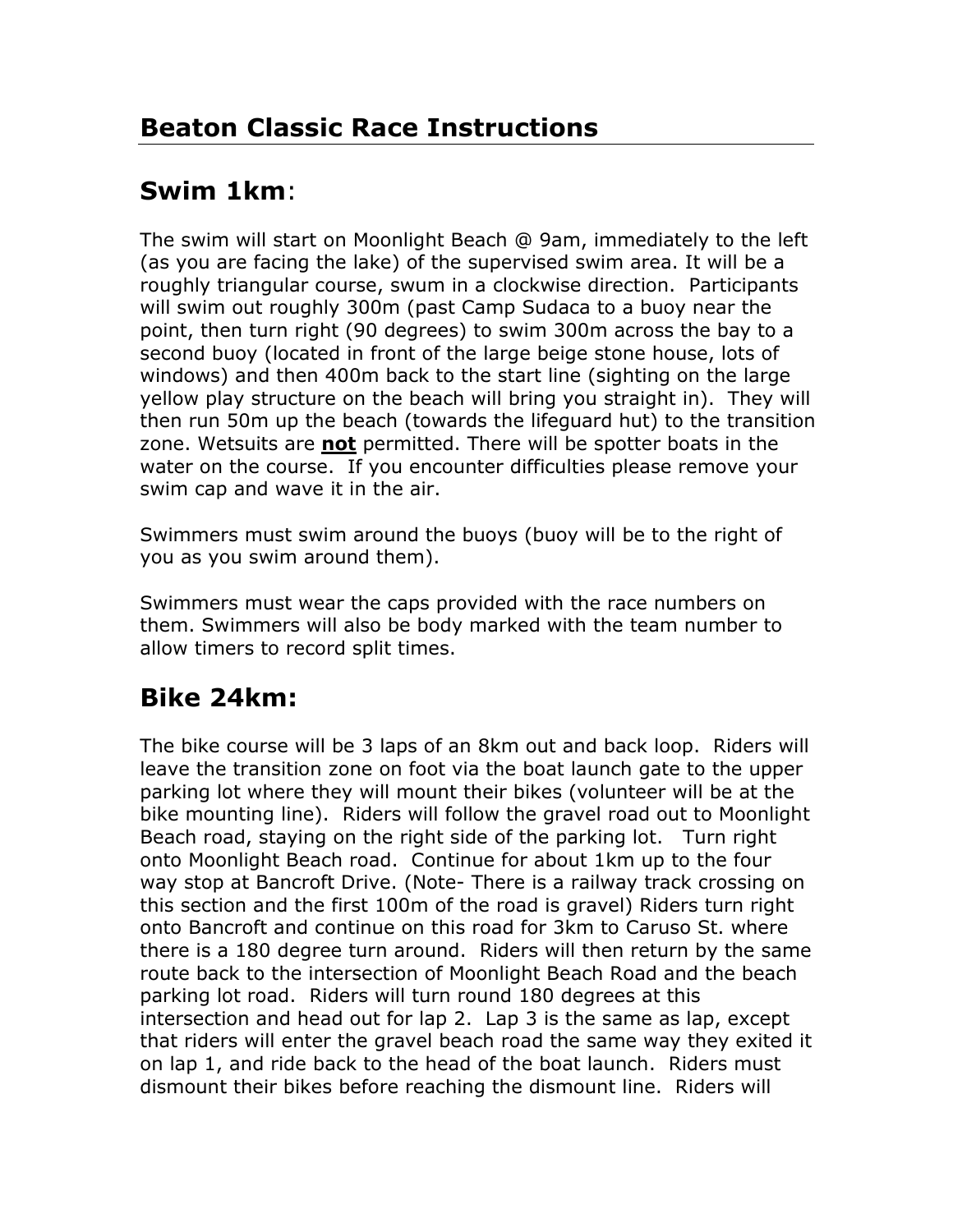then travel on foot approximately 50m back into the transition area. (Caution the launch is downhill on grass and may be slippery in cycling shoes if it is damp).

With the exception of the first and last 100m, the entire bike course is paved. In true Sudbury style though, the pavement is very rough with frequent potholes and cracks (that run both perpendicular and horizontal to the direction of travel) so riders must stay extremely focused. Race wheels are not recommended.

Cyclists will be body marked with the team number to allow timers to record split times.

#### **\*The course will still be open to vehicle traffic and riders are required to be aware of and to follow the rules of the road.**

Course marshals will be on hand at the turnarounds and at the Bancroft and Moonlight intersection to assist with traffic control but there will be cars on the course. Riders must be aware of cars passing from behind. There are also a number of driveways along this road which riders should be aware of. Do not ride side by side with another rider unless passing. Stay as far to the right side of the road as conditions allow.

Drafting is not permitted. Helmets are mandatory. Riders seen cycling in an unsafe manner will be immediately removed from the course. Riders are responsible for counting their own laps.

#### **Canoe 4km:**

The canoes will be lined up immediately to the right of the supervised swim area (as you are looking out onto the lake). The paddle will head straight out from the beach to the right side of the  $1<sup>st</sup>$  large island. Paddlers will continue on to the second island, paddling on the right side, and paddle counter clock wise around the second island. They will then paddle the most direct route back to the beach, parking their canoes in the area to the right of the supervised swim area (opposite side of beach to the start of the canoe). Sighting off the large yellow play structure is recommended. It is clearly visible from the farthest point on the course. Paddlers are required to have a suitable life preserver (pfd), a tow rope and bailing can on board and are subject to provincial boating regulations. A whistle or alternate noise making device is recommended in case you need to attract the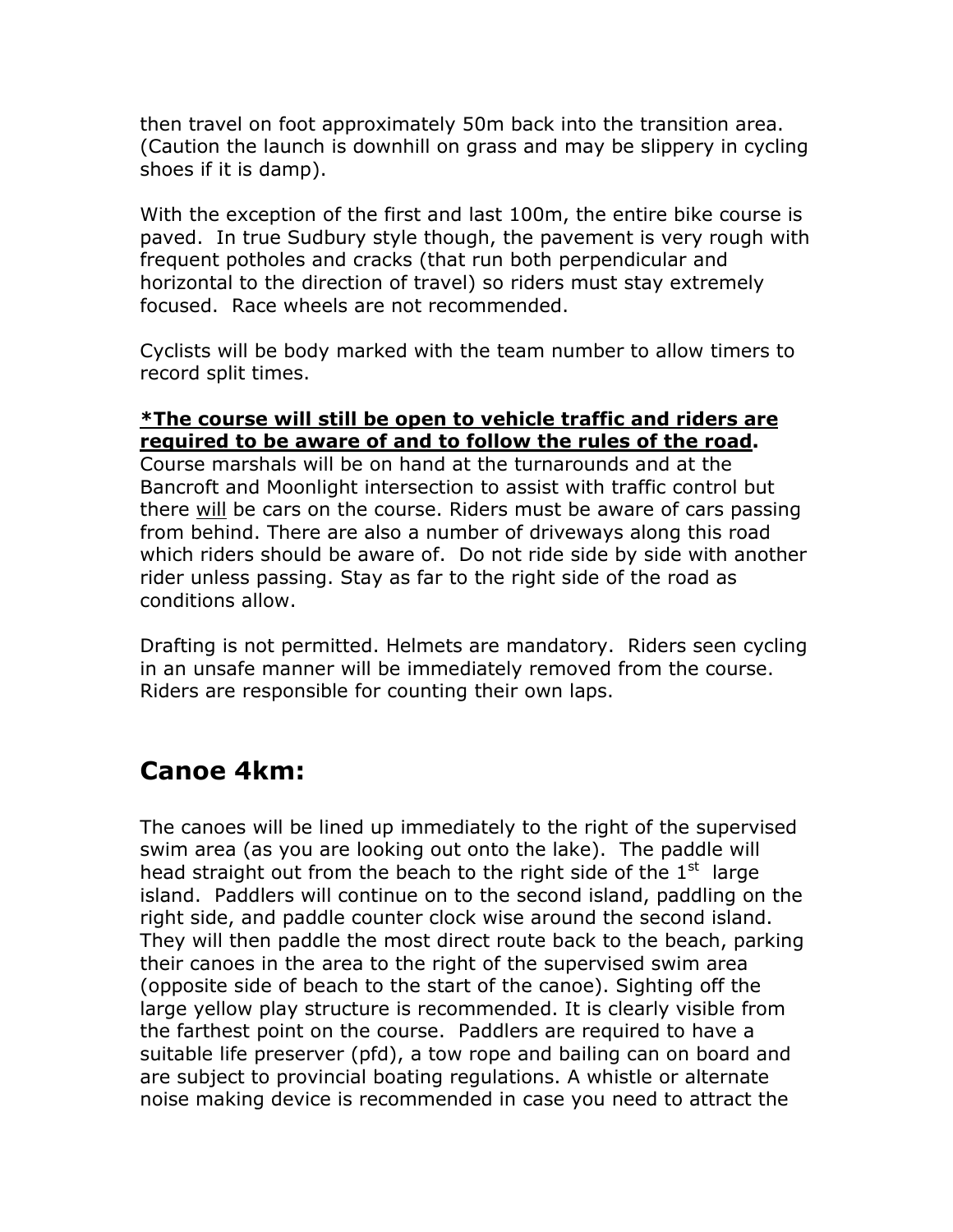attention of one of the spotter boats. Canoes must be lined up on the beach by 8:45am at the latest. We will not allow boats to be moved around on the site while racers are on the course.

Paddlers will be body marked with the team number to allow timers to record split times.

Race canoes are **not** permitted. Kayaks are also **not** permitted. The canoe must be done solo. Canoes must be pulled into and out of the water only by the paddler. Support crews are not allowed to move canoes.

Canoes must be removed from the beach by 11:30 am, prior to the start of the youth triathalon at 12:00.

We have access to a limited number of canoes that can be rented . If you need to rent a

canoe, please make sure that you contact race organizers at least 1 week before the race date

at Beatonclassic@hotmail.ca .

#### **Run 7.5km:**

The runners will exit the transition area via the boat launch gate past the life guard shack (same location as used for the bike). They will then turn right and run up the Moonlight trail, past Camp Sudaca to the gate at the BioSki ski chalet (the base of Cardiac hill). The trail will be marked with signs and flagging tape. There will be a water station and marshal at the 180 degree turnaround at the ski chalet. Runners must run the side trail around the beaver pond section. The last 500m before the turn around is on a fairly narrow twisting trail so runners will need to watch out for oncoming runners. Otherwise the course is on a fairly well groomed, rolling gravel path complete with board walks and scenic lookouts for those who might need inspiration along the way.

The finish line will be set up in the upper parking lot at Moonlight Beach.

Runners must wear the assigned race number on the front of their body. Soloists will also be body marked.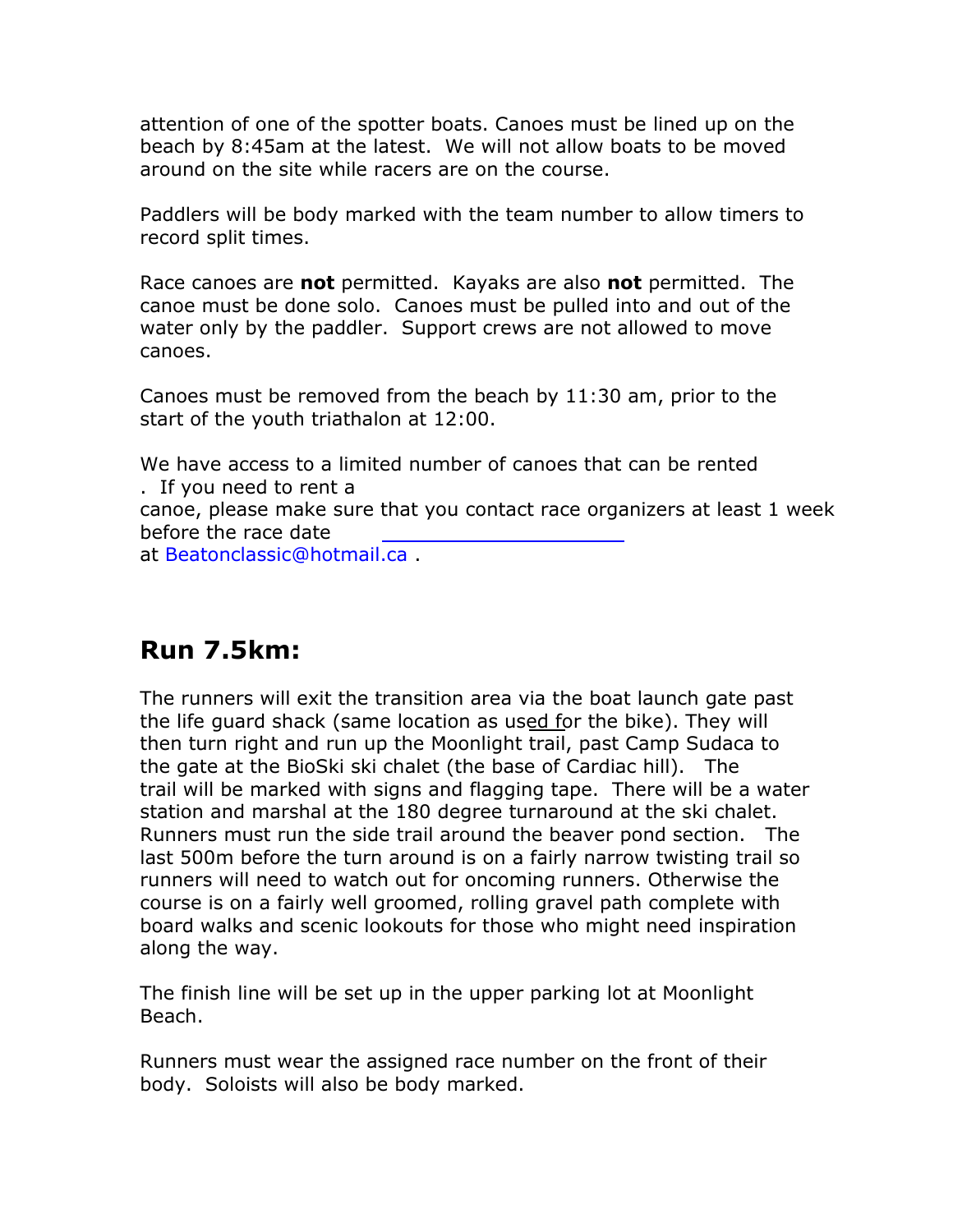## **Other Info:**

Parking will only be available in the lower parking lot. Please make sure when you are parking that you leave room for the city buses to turn around in the designated area.

Package pick-up will be from 7:00am until 8:30am at the site on race day. All athletes must be signed in and marked with race numbers before 8:30am.

Adult race day registration is **strongly discouraged**. Cost for race day registration will be double original costs.

Race day registration **will be allowed** for the youth triathlon . Cut-off time for youth registration will be 11:00 am.

Recording splits in a busy transition zone can be challenging at times. If you want to make sure that your individual split times are recorded please make sure that the timers can clearly see your number as you pass them. Call it out or go back after your leg is done to let them know what it is.

Washrooms will be open in the concession building.

Portions of the event may be altered based on race day weather conditions.

Runners must wear race numbers on the front of their bodies in addition to the body marking that the Swimmers, cyclists and paddlers will have on their arms and legs. The tabs on the bottom portion of the bib will be used to determine the final results. Runners must ensure that this tab can be easily accessed by the timer tearing them off.

Please contact Neil at [beatonclassic@hotmail.ca](mailto:beatonclassic@htomail.ca) if you have any other questions. Check out the Facebook site for race updates or if you are looking to join a team or need another relay member.

[http://www.facebook.com/?ref=home#!/group.php?gid=2394958502&](http://www.facebook.com/?ref=home#!/group.php?gid=2394958502&ref=ts) [ref=ts](http://www.facebook.com/?ref=home#!/group.php?gid=2394958502&ref=ts)